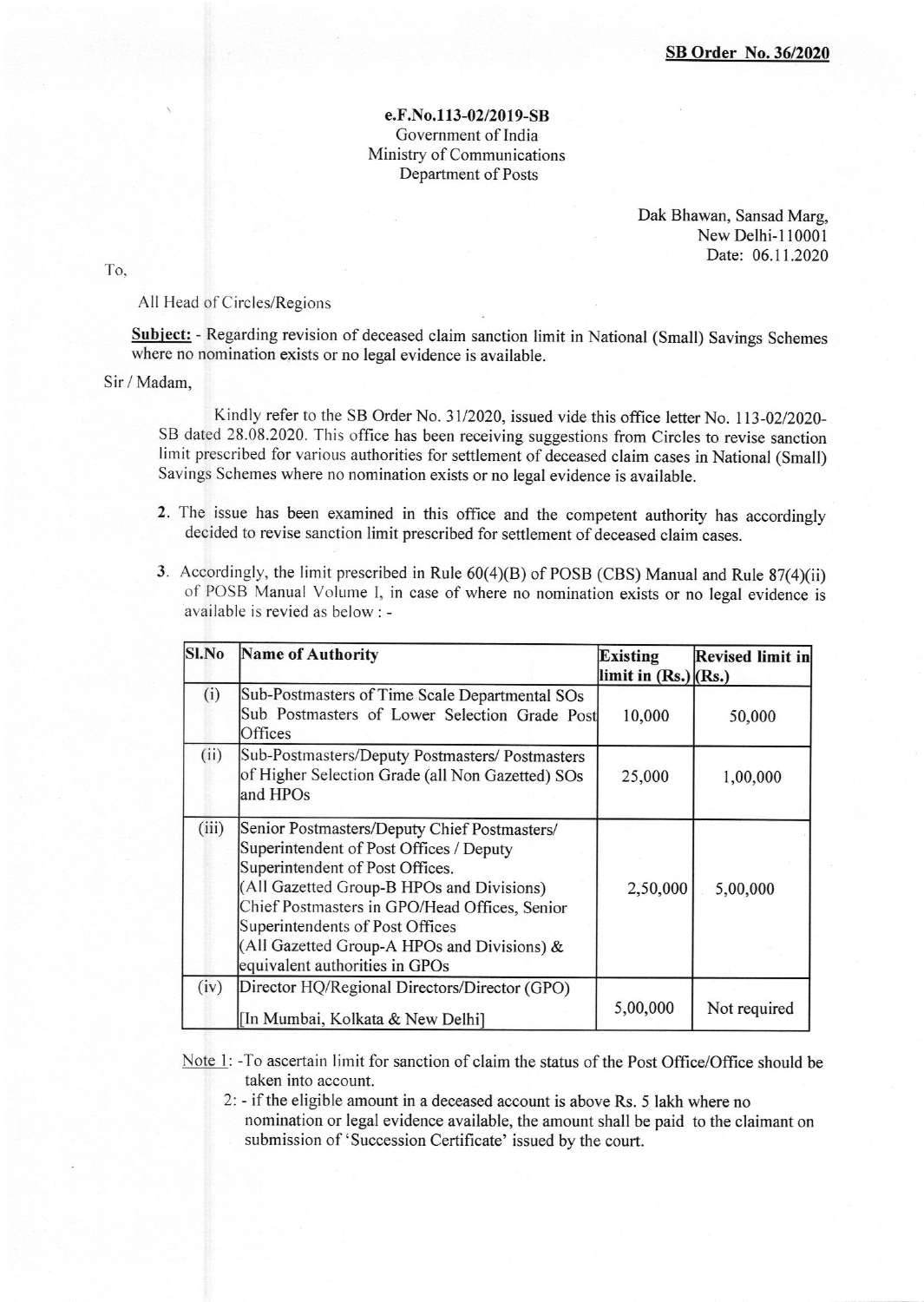4. Summary of revised sanction limits applicable for various authorities is placed below for ready reference: -

|       | SI.No. Name of Authority                                                                                                                                                                                                                                                                                                                                       | Where<br>nominationevidence<br>exists. | Where<br>available                                                                        | <b>legal</b> Where<br>$\mathbf{n}$<br>nomination exists or<br>no legal evidence is<br>available |
|-------|----------------------------------------------------------------------------------------------------------------------------------------------------------------------------------------------------------------------------------------------------------------------------------------------------------------------------------------------------------------|----------------------------------------|-------------------------------------------------------------------------------------------|-------------------------------------------------------------------------------------------------|
| (i)   | Sub-Postmasters of Time Scale<br>Departmental SOs<br>Sub<br>Postmasters<br>of Lower<br>Selection Grade Post Offices                                                                                                                                                                                                                                            | No Limit                               | $50,000/-$<br>Note: - Above<br>this limit cases<br>to be sent to<br>Divisional<br>Office. | 50,000<br>Note: - Above this<br>limit cases to be sent<br>to Divisional Office.                 |
| (ii)  | Sub-Postmasters/Deputy<br>Postmasters/ Postmasters of<br>Higher Selection Grade (all<br>Non Gazetted) SOs and HPOs                                                                                                                                                                                                                                             | No Limit                               | No Limit                                                                                  | 1,00,000<br>Note: - Above this<br>limit cases to be sent<br>to Divisional Office.               |
| (iii) | Senior Postmasters/Deputy<br>Chief Postmasters/<br>Superintendent of Post Offices /<br>Deputy Superintendent of Post<br>Offices.<br>(All Gazetted Group-B HPOs<br>and Divisions)<br>Chief Postmasters in<br>GPO/Head Offices, Senior<br>Superintendents of Post<br>Offices<br>(All Gazetted Group-A HPOs<br>and Divisions) & equivalent<br>authorities in GPOs | No Limit                               | No Limit                                                                                  | 5,00,000                                                                                        |

Note: - l. The Post office where the account stands, on receipt of the claim either directly or by Insured Post will issue acknowledgment to the claimant on the same day. The claim case is to be settled within I (one) working day when nomination exists and within 7 working days in other cases, if the claim falls under its financial powers of the Post Office. If the claim case falls above the financial powers, it shall be forwarded to the sanctioning authority by service lnsured Post on the day of its receipt.

2. Divisional office will dispose-offthe claim case within 7 working days of the receipt of the same.

5. It is requested that this sB order may be circulated to all concemed including cBS/non-cBS Post Offices. In case where claims are not yet submitted or claims are already submitted but not yet sanctioned, these revised provisions should be made applicable.

This issues with the approval of competent authority.

Yours faithfully, (Devendra Sharma) Assistant Director (SB)